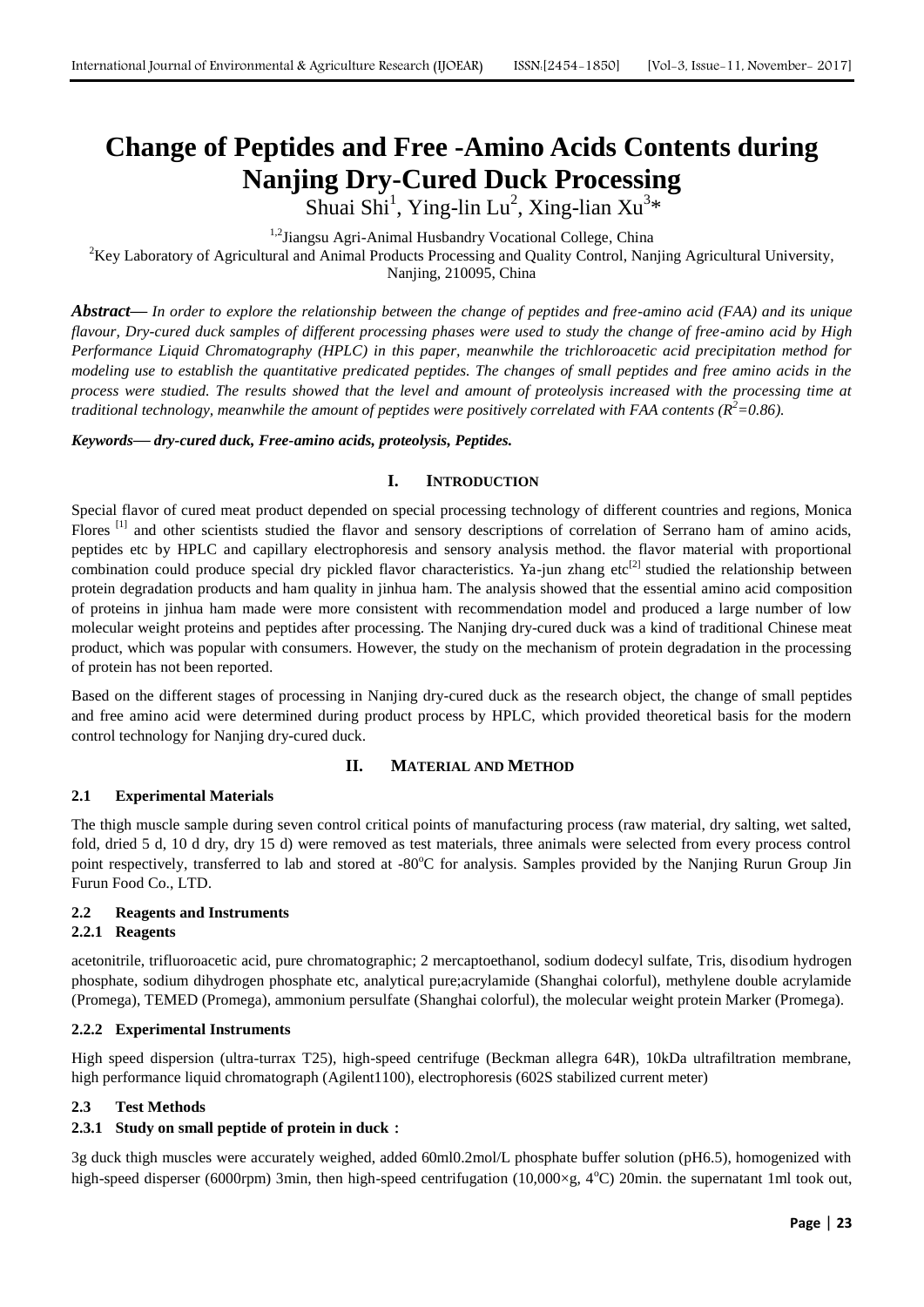added 2.5ml acetonitrile, centrifuge  $(15,000 \times g, 4^{\circ}C, 20 \text{min})$ , 2.5ml supernatant took out, vacuum drying to remove water and organic solvents, with 40μl of eluent A (0.05% Fluoroacetic acid). 20μl of sample took into the C18 column (inner diameter 4.5mm, length 250mm) for HPLC determination. Eluent A (0.05% trifluoroacetic acid), eluent B (acetonitrile: water: trifluoroacetic acid = 60: 40: 0.04)<sup>[3,4,5]</sup>. Elution process: first with eluent A plus 1% eluent B washed 5min respectively, and then gradient elution, eluent B from 1% gradually was increased to 100%, elution 25min, eluent speed control with 0.9ml/min, detection wavelength of 214 nm.

# **2.3.2 Determination of Free amino acid (FAA)**

With reference to Ventanas<sup>[4]</sup> and Cordoba<sup>[6]</sup> and other methods, some changes have been made. The specific method was as follows: after the natural thawing of the sample, the visible fat and fascia were removed , minced, about 5g (accurate to 0.001g) weighed ,deionized water 20ml added, in the ice bath with ULTRA TURRAX (IKAT18basic, German) (22,000 rpm, each 10s, interval 10s), then 10% of the sulfosalicylic acid 20ml mixed evenly, at 4℃for 17h, the medium speed filter paper, the filtrate adjusted first with 4mol/LKOH to the pH Value 6.0, and then with deionized water to 50ml, 10kDa ultrafiltration membrane ultrafiltration to remove macromolecules. The ultrafiltrate was derivatized with AccQ Fluor Reagent Kit (P/N WAT052880) and the free amino acid content in the sample was determined by HPLC.The main technical parameters of HPLC: AccQ·Tag column (Nava-PakC18,  $3.9 \times 150$ mm, F0.4 $\mu$ m), column temperature  $37^{\circ}$ C; injection volume 10 $\mu$ l; Waters515 double pump gradient elution, eluent A AccQ Tag Liquid A was diluted 11 times with ultrapure water. The eluent B was 60%. The elution rate was 1.0 ml·min<sup>-1</sup>, the elution time was 50 min, and the Waters 2487 UV detector was used.

#### **2.4 Statistical Analysis**

Using SASO.2 ANOVA analysis of variance, and with Duncan's multiple comparison, the difference was significant( $p \le 0.05$ ).

# **III. RESULTS AND DISCUSSION**

#### **3.1 Changes of Protein Peptides in Duck Muscle**

It can be seen from Figure 1, in the processing stage of the duck, from the raw material to dry 5d retention time was short, the content of the polarity material in the dry picking stage first declined, and then increased and stabilized. In the dry stage of 10d, a new peptide peak appeared at 7.002, 12.632 and 17.429min, and the peptide peak were decreased at 6.330 and 9.664min. This may be related to the fact that "high levels of small peptides imparted flavor to the product and low levels of peptides made the product sweet" [7,8].

The main peak area of various major peptides in thigh meat was shown in Table 1. RP-HPLC analysis of small peptides showed that a total of ix significant peptides elution peaks were obtained in the ducks and the peak area of each elution peak was calculated by integral method. The number of elution peaks were consistent with that of Eugenio Rodriguez-Nune<sup>[9]</sup>, and the first six peaks were concentrated in the first 14 min, indicating that the polarity of the polypeptide in the duck was mostly strong. (P  $<$ 0.05), which was probably due to the fact that the peptides were dissolved in the pickled liquid during the pickling stage (P <0.05), and the total area of the peak increased significantly (P <0.05), followed by dehydration mature process, endogenous enzyme decomposition of the protein as a short peptide

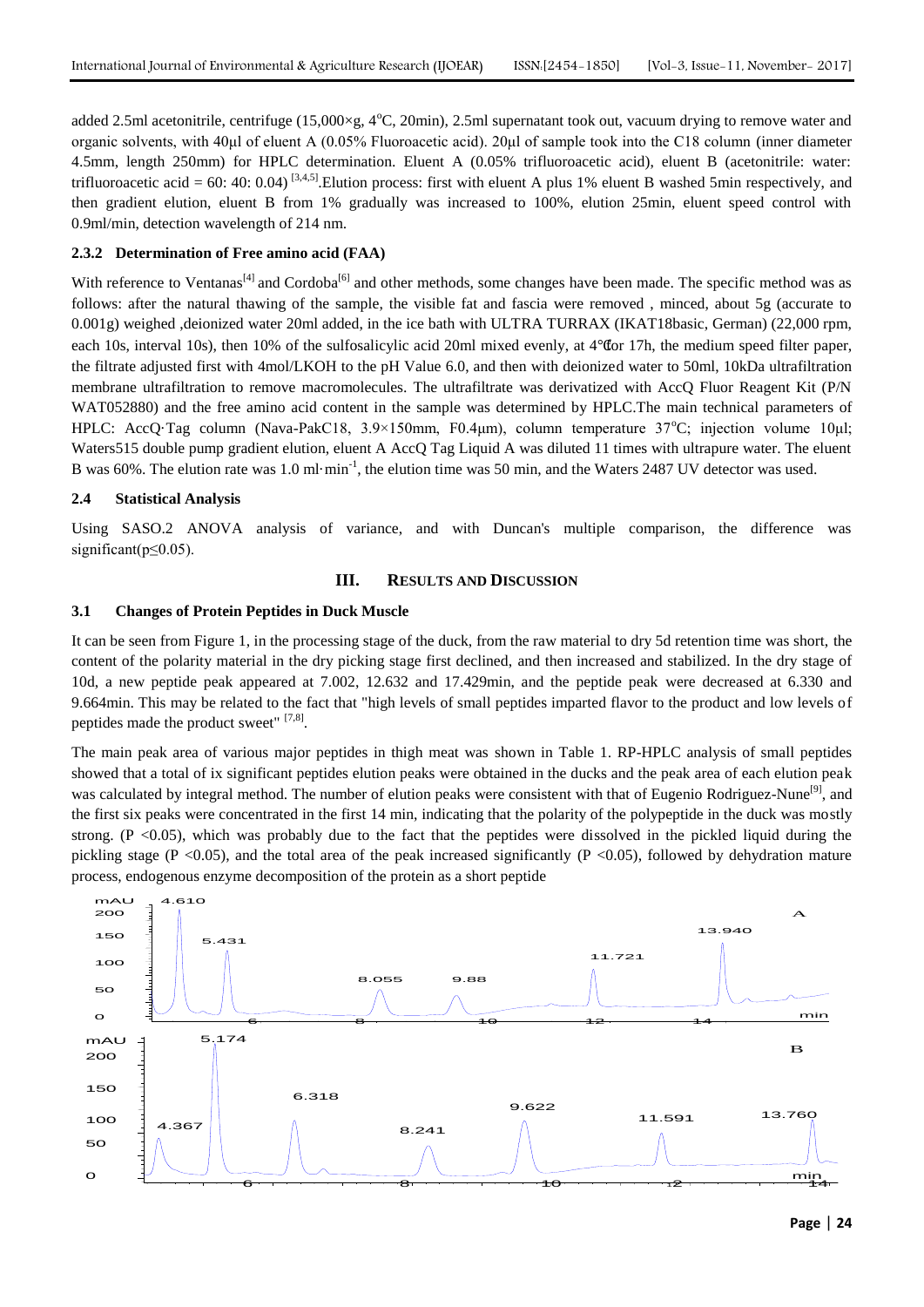

**FIGURE 1: HPLC PATTERNS OF PEPTIDES IN LEG EXTRACT WITH DIFFERENT PROCESSING PERIOD** *A-material*;*B-cured*;*C-salted*;*D-overlaped*;*E-drying 5d*;*F-drying 10d*;*G-drying 15d*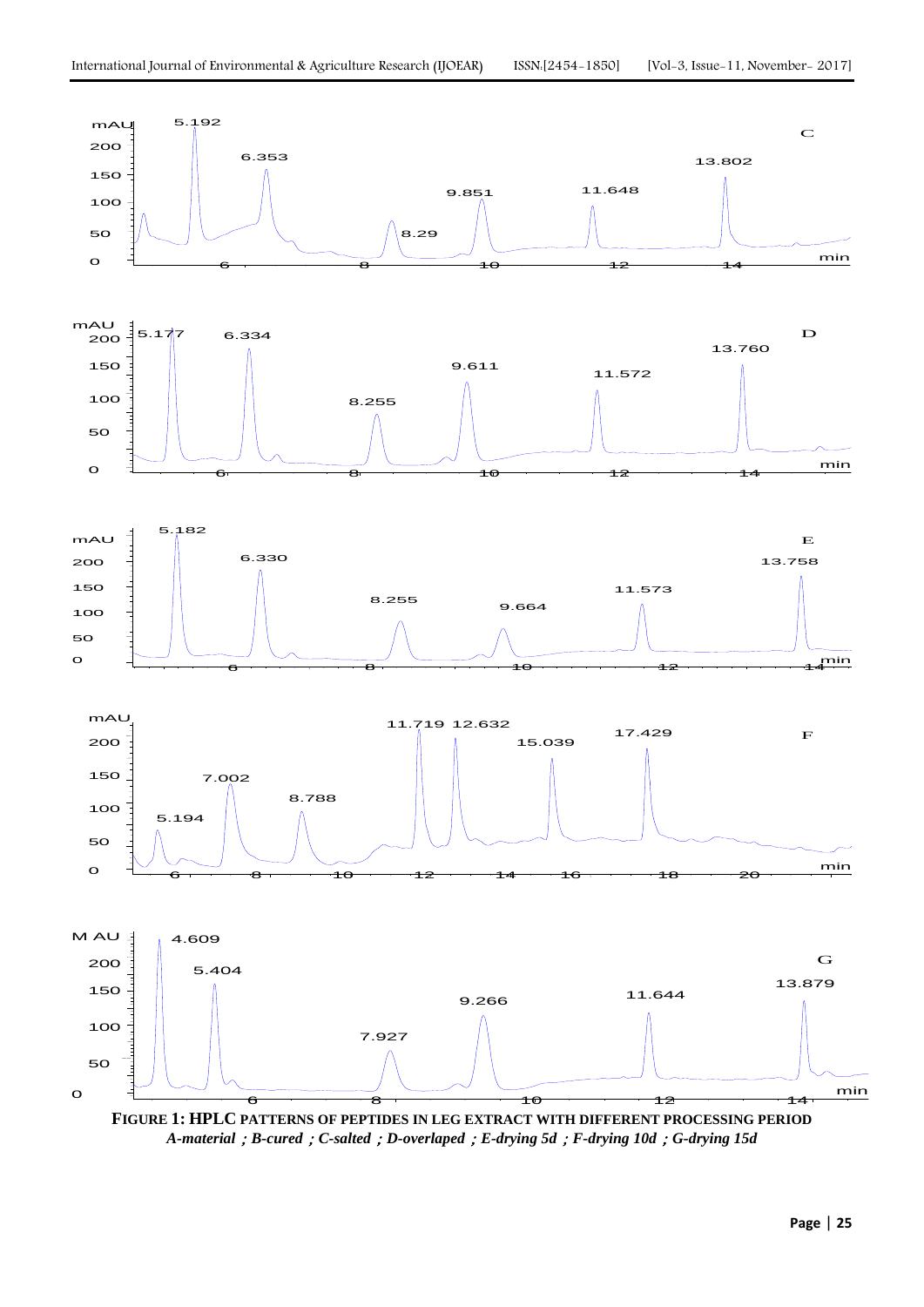| T                       |                        |                   |                    |                            |                        |                      |                       |  |  |
|-------------------------|------------------------|-------------------|--------------------|----------------------------|------------------------|----------------------|-----------------------|--|--|
| <b>Retain time(min)</b> | raw<br>material        | cured             | salted             | overlaped                  | drying 5d              | drying<br><b>10d</b> | drying 15d            |  |  |
| 4.90                    | 1284.80                | $1828.93 \pm 370$ | $406.50 \pm 15$    | $1202.33 \pm 11$           | $1659.17 \pm 1$        | 453.30               | 1332.47               |  |  |
|                         | $±187.71$ <sup>c</sup> | .84 <sup>a</sup>  | $9.50^{\rm d}$     | $3.82^{\circ}$             | $85.73^{ab}$           | $\pm 23.21^{\circ}$  | $\pm 145.04^{\rm bc}$ |  |  |
| 6.02                    | $825.40 + 68.4$        | $957.60 \pm 134.$ | $1436.17+9.$       | 117.77                     | $1364.20 + 3$          | $1649.47+$           | 1071.30±34.           |  |  |
|                         | 1 <sup>e</sup>         | 86 <sup>de</sup>  | $41^{ab}$          | $306.39^{bcd}$             | $39.16$ <sup>abc</sup> | $69.36^{\circ}$      | 65 <sup>cde</sup>     |  |  |
| 8.29                    | 531.50±37.4            | $694.131 \pm 41.$ | 739.33             | 669.37                     | 878.90                 | 900.83               | $783.93+$             |  |  |
|                         | $3^{\circ}$            | $22^b$            | $\pm 1.55^{\rm b}$ | ±72.39 <sup>b</sup>        | $\pm 35.21^{\circ}$    | $\pm 24.83^{\circ}$  | $86.94^{\circ}$       |  |  |
| 9.88                    | $435.40 \pm 27.1$      | 1152.13±295       | $1099.53 \pm 2$    | 956.50                     | 758.40                 | 1217.70±             | 1268.57±20            |  |  |
|                         | $5^{\circ}$            | 37 <sup>a</sup>   | $3.99^{ab}$        | $\pm 354.55^{ab}$          | $\pm 187.79^{\rm bc}$  | $22.65^{\circ}$      | $4.34^{\rm a}$        |  |  |
| 11.77                   | $403.77 \pm 67.0$      | $443.90 \pm 68.6$ | $477.70 \pm 10.$   | 513.37                     | 670.46                 | $1056.73\pm$         | $636.23 \pm$          |  |  |
|                         | $4^d$                  | $R^{cd}$          | 16 <sup>cd</sup>   | $+90.50^{\circ}$           | $\pm 34.48^b$          | $18.77^{b}$          | $13.10^a$             |  |  |
| 13.99                   | $676.13 \pm 33.0$      | $516.77+$         | $813.30+$          | 560.40                     | 772.27                 | $818.37+$            | 742.13±128.           |  |  |
|                         | $2^{bc}$               | $13.70^{\rm d}$   | $26.46^{\circ}$    | $\pm$ 117.73 <sup>cd</sup> | $\pm 31.58^{ab}$       | $19.37^{\text{a}}$   | $84^{ab}$             |  |  |
| total                   | 4156.98±398            | 5593.44±101       | $4972.56 \pm 1$    | $5077.02 \pm 10$           | $6103.38\pm$           | $6102.42 \pm$        | 5934.64 $\pm$         |  |  |
|                         | $.54^{b}$              | 8.60 <sup>a</sup> | $79.12^{ab}$       | 54.88 <sup>ab</sup>        | $372.39^{a}$           | $113.05^a$           | $164.75^{\circ}$      |  |  |

**TABLE 1** THE RESULT OF PEPTIDES OF HPLC IN LEG DURING PROCESSING PERIOD OF DRY-CURED DUCK [UNITS:  $AREA$  (mAI<sup>\*</sup>s)

Note: Area are expressed as mean  $\pm$  S.D. of triplicates; means within the same line with common superscripts are not significantly different ( $P > 0.05$ ).

#### $3.2$ **Changes of Free Amino Acids in Duck Muscle**

The determination of the major free amino acids in thigh meat was shown in table 2. In the processing of duck, in addition to arginine, threonine, cysteine little change, the other kinds of free amino acid concentration with the processing have increased to varying degrees. Compared with the pre-pickled, most of the free amino acids in the duck were increased by 1-2 times, among which the glutamic acid increased most, more than 2 times, followed by aspartic acid, serine acid and isoleucine. At the end of the processing, the higher content of free amino acids was glutamic acid, arginine, histidine and threonine. From the point of view the changes in content, aspartic acid, proline, tyrosine, valine, lysine, isoleucine and leucine were consistent, at the beginning of pickled stage were little changed, and later each stage of continuous rise(P <0.05). From the total amount of change, the free amino acid from the beginning of the raw materials to dry 5d continuous increase, and then a slight decline, which might be the amount of decomposition was greater than the amount produced by hydrolysis, decomposition into flavor small molecular components such as aldehydes, Alcohol compounds [10].

| MAIN FAA CONTENT IN LEG DURING PROCESSING PERIOD OF DRY-CURED DUCK (unit : mg/100g) |                      |                      |                     |                      |                     |                      |  |  |  |  |
|-------------------------------------------------------------------------------------|----------------------|----------------------|---------------------|----------------------|---------------------|----------------------|--|--|--|--|
| <b>Items</b>                                                                        | material             | cured                | salted              | drying 5d            | drying 10d          | drying 15d           |  |  |  |  |
| Asp                                                                                 | $12.25 \pm 0.81$ bc  | $12.07 \pm 1.31$ bc  | $10.16 \pm 2.96c$   | $16.37 \pm 1.15$ ab  | $17.61 \pm 1.42$ ab | $19.92 \pm 6.73a$    |  |  |  |  |
| Ser                                                                                 | $13.77 + 1.37$ b     | $24.84 \pm 2.03a$    | $21.55 \pm 2.68a$   | $24.59 \pm 3.74a$    | $27.29 \pm 1.56a$   | $22.70 \pm 7.25a$    |  |  |  |  |
| Glu                                                                                 | 19.91±0.59b          | 38.79±12.22a         | $36.73 \pm 3.16a$   | $46.19 \pm 1.55a$    | $50.21 \pm 5.90a$   | $43.6397 \pm 15.34a$ |  |  |  |  |
| Gly                                                                                 | $8.13 \pm 1.14c$     | 15.02±2.09ab         | $11.66 \pm 1.00$ bc | $16.47 \pm 0.67a$    | 15.94±1.85ab        | $15.72 \pm 4.84$ ab  |  |  |  |  |
| His                                                                                 | $18.72 \pm 2.00c$    | $32.43 + 3.79$ h     | $39.67 + 10.17$ ab  | $16.47 \pm 0.67a$    | $42.16 \pm 1.39$ ab | $35.02 \pm 8.26$ ab  |  |  |  |  |
| Arg                                                                                 | 77.57+24.24c         | $203.93 \pm 64.31a$  | 189.35+43.07ab      | $230.64 + 27.22a$    | 151.72±18.72abc     | $119.55 + 34.51$ bc  |  |  |  |  |
| Thr                                                                                 | $20.96 \pm 2.97 b$   | $47.24 \pm 16.86a$   | $48.55 \pm 6.08a$   | $53.35 + 4.74a$      | 57.28±9.24a         | $38.86 \pm 14.67$ ab |  |  |  |  |
| Ala                                                                                 | $14.58 \pm 1.85b$    | $30.73 \pm 11.62a$   | $29.64 + 6.04a$     | $35.01 \pm 2.85a$    | $34.95 \pm 4.16a$   | $27.85 \pm 9.62a$    |  |  |  |  |
| Pro                                                                                 | $10.74 \pm 0.73c$    | $11.66{\pm}4.89c$    | $13.54 \pm 1.12$ bc | $16.88 \pm 0.97$ abc | $20.14 \pm 1.99$ ab | $21.52 \pm 6.73a$    |  |  |  |  |
| <b>Cys</b>                                                                          | $5.60 \pm 1.38a$     | $1.36 \pm 0.73 b$    | $0.96 \pm 0.24 b$   | $0.12 \pm 0.50$      | $0.20 \pm 0.41 b$   | $8.81 \pm 5.00a$     |  |  |  |  |
| Tyr                                                                                 | $12.32 \pm 1.66b$    | $11.05 \pm 3.22b$    | $10.99 \pm 2.84 b$  | $13.77 \pm 1.72ab$   | $13.65 \pm 1.81$ ab | $18.24 \pm 5.37a$    |  |  |  |  |
| Val                                                                                 | $10.46 \pm 0.78c$    | $11.21 \pm 2.94$ bc  | $10.74 \pm 2.45c$   | $16.75 \pm 2.03$ ab  | $16.79 \pm 1.94$ ab | $18.24 \pm 5.99a$    |  |  |  |  |
| Met                                                                                 | 10.09±0.34b          | $6.46 \pm 1.74c$     | $6.65 \pm 1.51c$    | $9.00 \pm 1.25$ bc   | $8.40 \pm 1.04$ bc  | $13.07 \pm 2.61a$    |  |  |  |  |
| Lys                                                                                 | 14.76±1.05b          | $19.93 \pm 5.16$ ab  | 19.15±3.63ab        | $28.99 \pm 2.90a$    | $29.87 \pm 4.67a$   | $29.87 + 11.98a$     |  |  |  |  |
| <b>Ile</b>                                                                          | $10.06 \pm 0.55$ bc  | $7.61 \pm 1.94$ bc   | $7.08 \pm 1.61c$    | $11.54 \pm 1.47$     | $11.41 \pm 1.44b$   | $15.61 \pm 4.40a$    |  |  |  |  |
| Leu                                                                                 | $11.80 \pm 0.81$     | 15.83±4.09ab         | $16.31 \pm 3.13$ ab | $22.78 \pm 3.45a$    | $21.64 \pm 2.36a$   | $21.86 \pm 7.03a$    |  |  |  |  |
| Phe                                                                                 | $10.73 \pm 0.59$     | $8.37 \pm 2.47$      | $8.75 \pm 1.72b$    | $12.55 \pm 2.44b$    | $11.83 \pm 1.48b$   | $17.18 \pm 4.63a$    |  |  |  |  |
| total                                                                               | $282.51 \pm 38.62 b$ | $468.56 \pm 134.02a$ | $481.38 \pm 86.62a$ | $602.09 \pm 54.92a$  | 545.90±66.01a       | $487.72 \pm 154.41a$ |  |  |  |  |

TABLE<sub>2</sub>

Note : FAA are expressed as mean  $\pm$  S.D. of triplicates; means within the same line with common superscripts are not significantly different  $(P>0.05)$ .